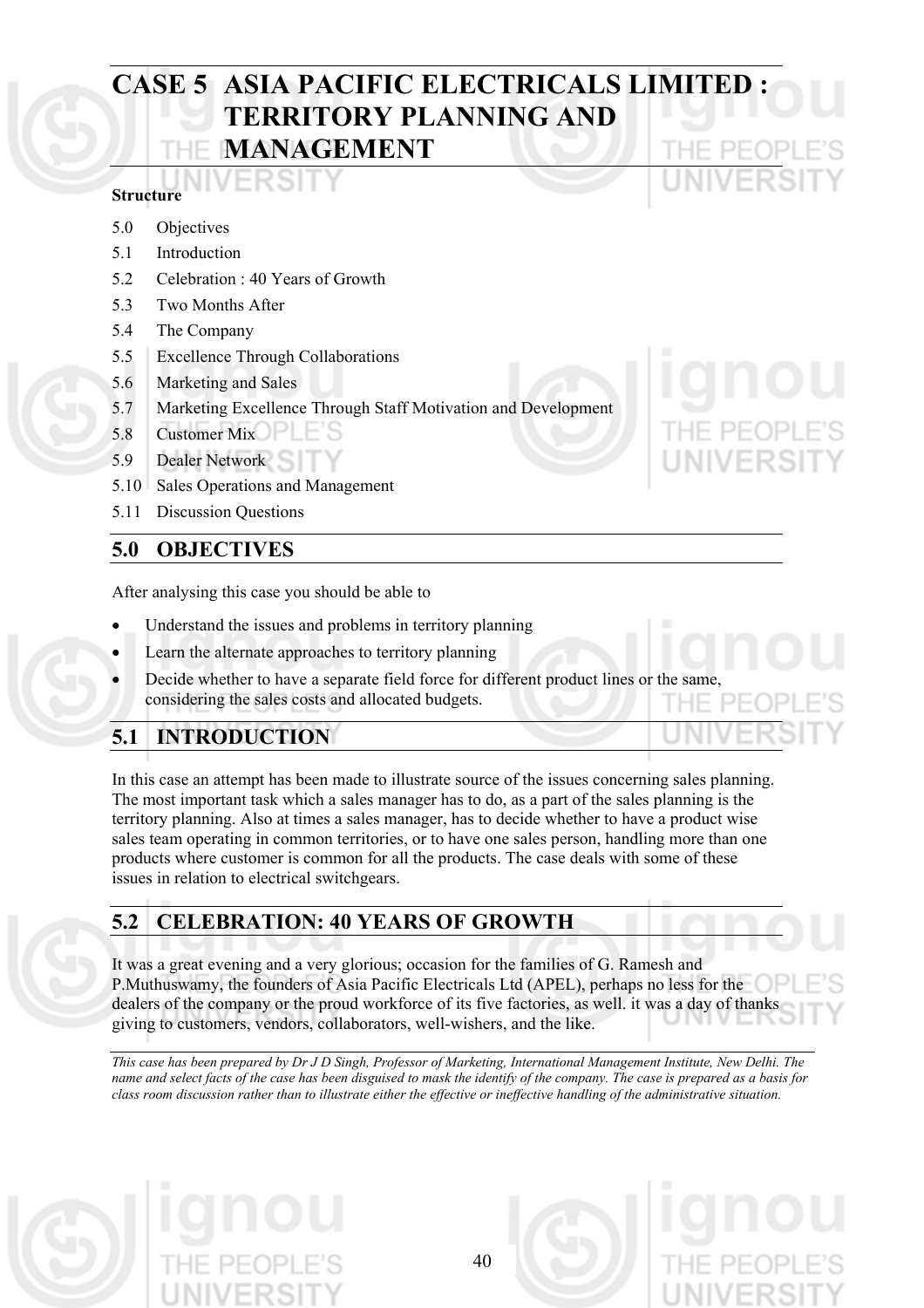It was also an occasion of paying tribute to Mr.G Ramesh whose spirit was very much alive in the company though unfortunately he was not. It became also an opportune time to finally give absolute powers of management at the helm to the five foreign educated sons of the two founders who were now ready to take the Group to unprecedented heights.

The Board meeting held on the eve of the fortieth anniversary had adopted the growth targets for APEL as that of Rs 200 crore by 2005 from its present turnover of Rs 85.6 crore. ININ

#### **5.3 TWO MONTHS AFTER**

The year 1997-98 had closed with a happy note. APEL's turnover was 18 per cent higher than its own targets. Its MCBs sales had grown at 26 percent over the industry growth rate, and had reinforced its leadership position with a 42.6 percent share of the organized sector market. Its overall profitability target had, however, gone unmet and it was lower by 12 percent than the previous year. Its sales & marketing expenses had sharply risen disproportionately to the sales and so did the bank interest obligation. The credit outstandings too with its dealers had shot up and were about Rs.6 crore, of which over Rs. 3.2 crore was lying unsettled for over a year and a -half.

It was with a view to take stock of situation as well as to take remedial measures that this meeting attended by Executive Director (Marketing & Strategic Planning), General Manager (Sales & Marketing), Product Manager, and four regional managers, was in progress. ED had also invited a marketing consultant to participate in the marketing. The consultant had carried out a marketing diagnostic study for APEL and submitted his report about a month ago.

The disappointing financial results for the year had dampened the mood of the meeting inspite of steller sales performance of 48 per cent over the previous year(incl. 18 per cent over its own targets set for the year) by its sales team. The marketing profitability and cost analysis unmarked many holes in APEL's sales & marketing operations. While *Northern* region registered a satisfactory growth in both sales and per salesman productivity, *Eastern* region sales (at 12 per cent of all India sales) were not only lower from 16 per cent but also accounted for the highest amount of Rs 1.10 crore outstandings, of which 86 lakhs were pending for over a year. This region also earned the dubious distinction of the lowest productivity per sales person in the company. The sales growth in *Southern* region was marginally lower than the all India growth registered by APEL, with an average level of sales productivity per person, but it had incurred an over 50% increase in its sales & marketing expenses, and had made 34% increase in outstandings beyond 60 days. *Western* region recorded the highest growth in sales but carried the highest amount of outstandings beyond 120 days, followed by between 90-120 days. There; A as a rise in outstandings in *the\_Northern* region too, but over 75 per cent of its outstandings were lower than 60 days in duration..

MCB sales had risen satisfactorily and now constituted 62% (up from 48 per cent) of APEL's total sales. The increase was, however, not accompanied by sales of Distribution Boards. Highly depressing performance was put up by ELCBs, Cubicles, and MCCBs. Major shortfalls of these products were noticed in the Southern region .

Geographical analysis revealed that APEL improved its penetration in the cities of Delhi, Chandigarh, Jalandhar, Indore, Mumbai, Ahmedabad, Goa, Hyderabad, Chennai , Bangalore and Trivendram. APEL's sales were much lower in non-metros in general and had suffered a major loss in market share in Coimbatore, Vizag, Belgaurn, Pune Lucknow, Mirzapur, Patna, Surat, Vadodara, Kohlapur, Ranchi, Cochin, Anantpur and Vijayawada.

In the discussion on the performance results, Mr. V Balachandran, the product manager, pointed out to the inadequate attention given to non-MCB products by the sales team as the reason for their poor sales. GM (Sales & Marketing) prefaced his comment by pointing out towards rising growth potential of MCBs, and suggested the creation of a separate cadre of sales officers and sales executives exclusively for selling of MCBs and distribution boards to the household segment. He advocated that MCB sales now deserves FMCG orientation and hence deployment of extensive retailing, merchandising, door-to-door selling and direct-marketing techniques, and given the strong pull of the APEL's brand name, the MCB sales could triple from its present level in the next two years. Intensifying competition, growing number of quality complaints esp. in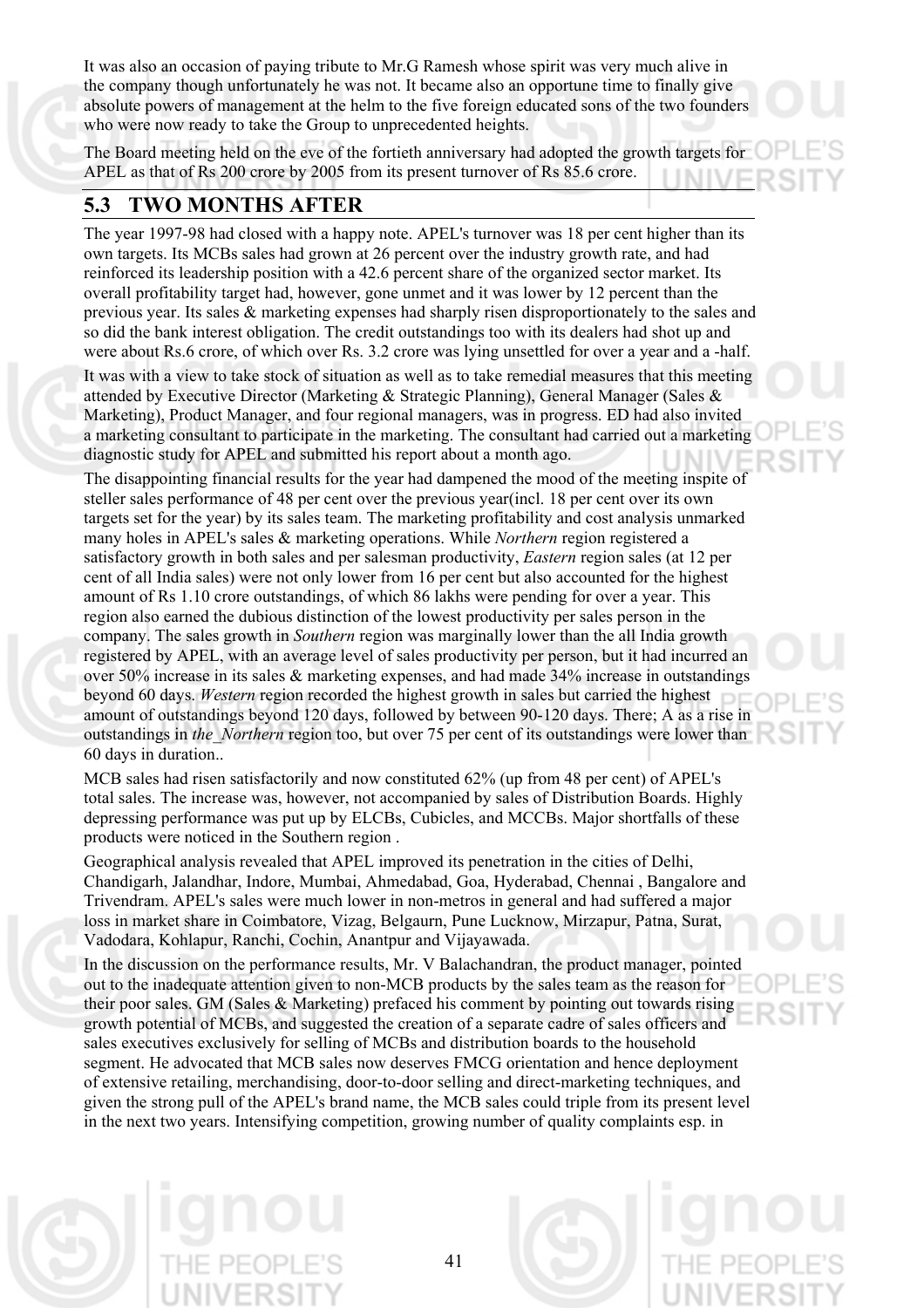ELCBs and MCCBs and persisting complaints of "dolly-free" and "non-continuity of circuits" in APEL's MCBs and consequently the need of sales engineers/ officers to spend more time with dealers, customers, and electrical contractors etc, was the sole cause of decline in salesmen productivity, in the opinion of Southern Regional Manager. IUM (west) observed that APELs dream to surpass all previous sales growth records left them with no option but to offer more liberal incentives as well as credit terms to dealers. Inadequacy of T.A., and D.A.rates offered by APEL to meet the travel, boarding and lodging expenses might be a factor for neglect of nonmetros coverage by field force observed another regional manager.

ED intervened and urged all to think positive. The fact that APEL is growing at a higher than the industry rate confirms customers and dealers confidence in its products. He suggested the need for the marketing consultant's assistance in developing a plan for increasing marketing productivity and profitability of APEL. He asked the Consultant to look *inter alia* into whether APEL should consider restructuring of its sales territories on the lines of geographical contiguity (as a crow flies), away from political state boundary as of now. Also, given APEL's high brand equity of is MCBs accompanied by the highest market share, should it consider cutting down hefty margins offered to dealers in favour of both lowering the retail price of its MCBs as also increasing its spend on media advertising and sales promotion  $\&$  retail merchandising campaigns.

### **5.4 THE COMANY**

Two friends, G Ramesh, an electrical engineer, and P Muthuswamy, a commerce graduate with a flair for selling and marketing, joined hands to start Asia Pacific Electricals which was set up on 11 February 1958. They aimed at developing and marketing import substitutes as well as innovative LT switchgear products. They cornmenced their operations with the production of rewireables (switches and fuses) from a rented shed in the T.Nagar SSI complex of Chennai. Good quality of their products as well as focus of GOI to build India as a modem industrial state, provided APEL with an encouraging response. It resulted in capacity expansion, enlargement of product-mix, the setting up of sales offices/arrangements all over India, and later an entry into foreign markets.

From a partnership firm, it became a private limited company in 1963. A year later, it set up its first own factory in Chennai. It went public as Asia Pacific Electricals Ltd. in 1975. From a modest turnover of Rs 30,000 in 1958, it grew up to R. one crore in 1971, Rs 10 crore in 1975,

Rs 25 crore in 1985, and Rs 85A crore in 1997-98, and aimed at climbing to Rs. 110 crore by 1999 - 2000.

Launch of a Miniature Circuit Breaker (MCB) with a German collaborator was a turning pointing in the evolution of APEL. As much as, today, it is the largest manufacturer of MCBs in India and offers the widest range incorporating many innovations in designing, breaking capacity, mounting and installation ease, besides championing the cause of safety for everyone and every electrical product. Crossing the one crore mark of the MCBs made by it in 1987, its brand enjoys a premiumat the marketplace beside being supplied as OE to various electrical consumer durable manufacturers and even to two MNCs who sell it under their own brand names.

APEL, today, has five factories, four of which have state-of-the art machinery and assembly lines and also ISO 9001 certification. The factories are based in Tamil Nadu (two); Karnataka (two), and Andhra Pradesh (One). These factories produce a very wide range of sophisticated products which include MCBs, MCCBs, ELCBs, Cubicles, Fuselinks, Motor Starters, Distribution Boards (Powder Coated / Insulated), rewireables Push Button Starters, and Ballasts, besides electricals switches, fittings and accessories.

# **5.5 EXCELLENCE THROUGH COLLABORATIONS**

Committed to safety and growth through innovation, its founders believed in joining hands with the best players of the world to provide the Indian Consumers higher value than money through its superior quality products and services. It enjoys very successful and cordial relations with the seven globally known names in LT switchgear industry (one collaboration almost three decade old) who are based in Germany, Japan, China, and Netherlands, In addition, its two R&D centres facilitate in faster technology absorption, adapting products to Indian needs, and bringing in new products.

42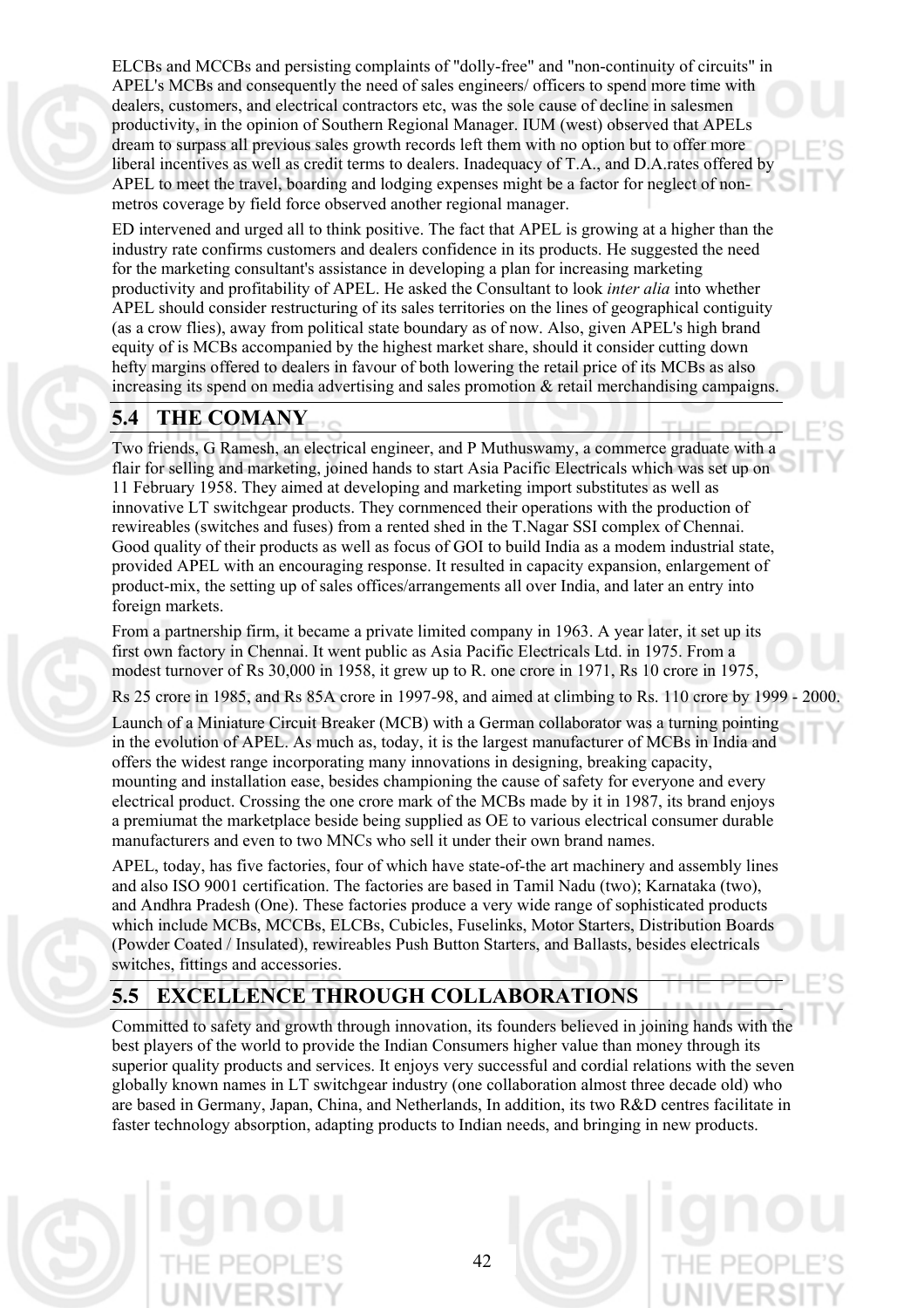APEL, winner of numerous export awards, regularly participates in all the major international trade fairs. Exports constitute nearly ten percent of its total turnover and reach its regular customers in Australia, Baharin,. Iran, Indonesia, Jordan, Kuwait, Malaysia, Spain, Sudan, and Singapore year after year.

### **5.6 MARKETING AND SALES**

Winning customers through obtaining product certifications, approvals, recommendations, seminars, customer and electricians education, brand pull and trade push have been, an integral part of APELs marketing approach from its inception.

Given the nature of its products as well as the vast distribution and customer service requirements of the Indian market, APEL depends primarily on its own all India team of sales and marketing personnel for demand generation, alongwith a well established network of dealers, sub-dealers and retailers for order servicing. (See Annexure I for APELs Marketing & Sales Organisation at the Corporate Office, Regional level and Branch level are given in figure 1 to 3..



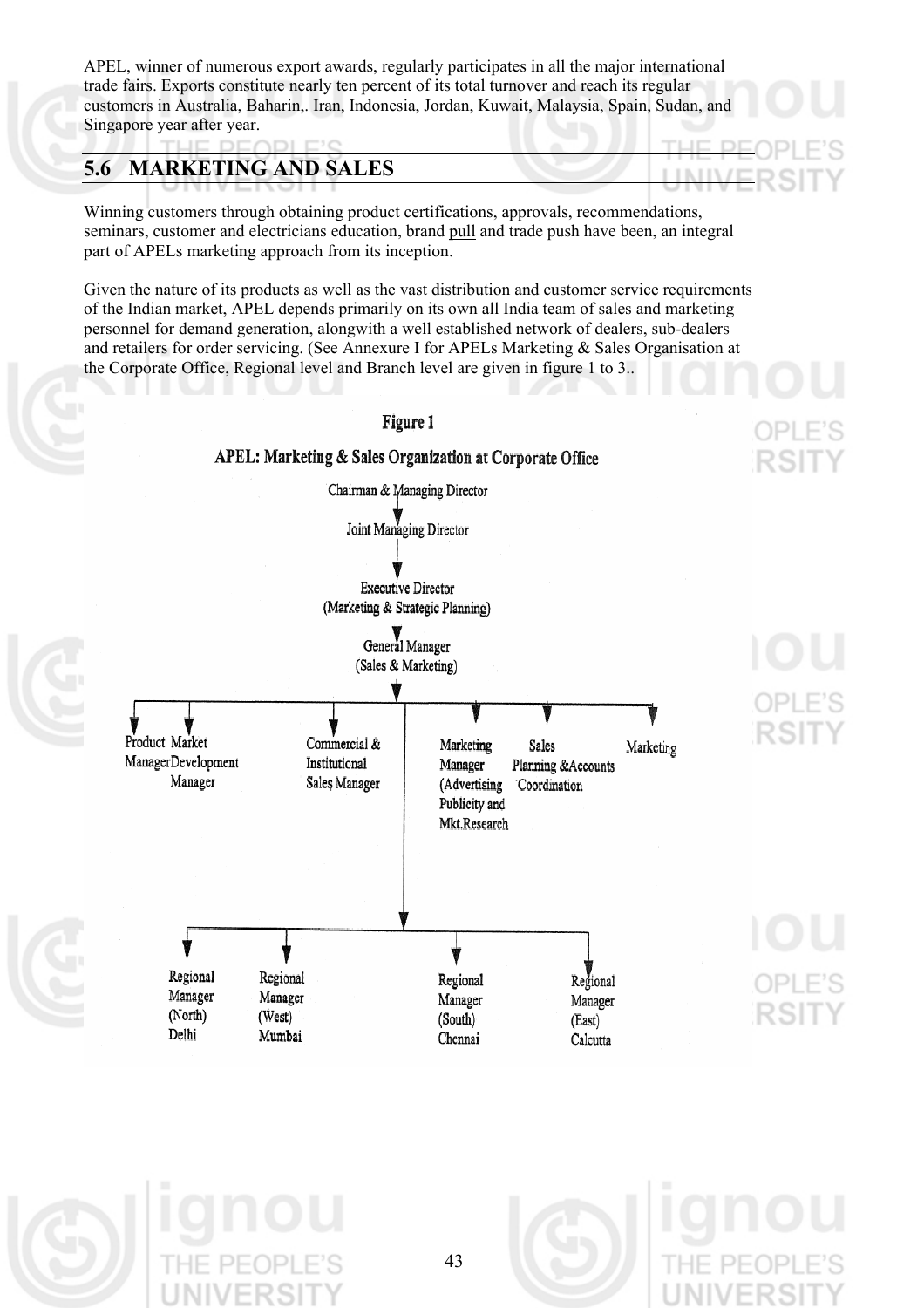#### Figure 2 APEL : SALES ORGANIZATION AT REGIONAL LEVEL



Similar sales organization structures were in existence at the other three regional offices with branch offices at

North : Delhi, Chandigarh, Bhopal, and Lucknow;

**West :** Mumbai, Ahmedabad, and Goa; and

**East:** Calcutta, Patna, and Bhubneshwar



APEL has Resident Sales, Executives, based at Coimbatore, Trichy, Vizag, Belgaum, Pune, Surat, Gawahati, Jalandhar, Jammu and Meerut •



Asstt (2)

 $staff(1)$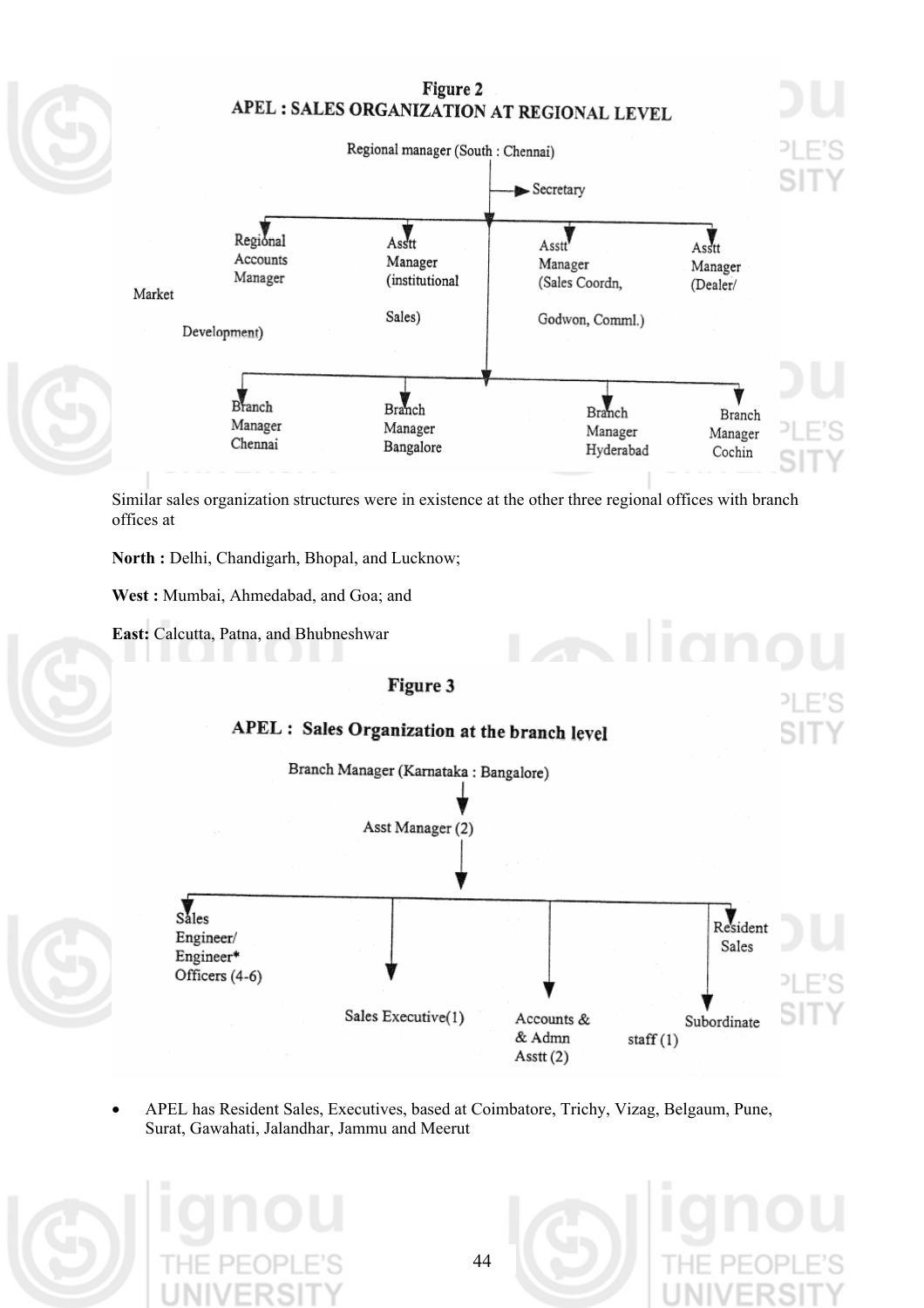### **5.7 MARKETING EXCELLENCE THROUGH STAFF MOTIVATION AND DEVELOPMENT**

APEL employs the largest sales & Marketing team in the LT switchgear industry in India. It believes that only a well educated and trained manpower can truly serve the customers in a professional manner. Organization of in-company training programmes for its sales personnel (two times a year), regional and an all India sales conference, dealer training programmes, dealer meets every year at regional level and once in two years at All India level, participation in national/international seminars by its senior managers, and incentives, prizes and awards based on performance as well as unique attainments, are the regular part of its annual sales activities.

#### **5.8 CUSTOMER MIX**

APEL's products find usage with households, factories, railways, electricity boards, and the like. Given the diverse buying needs and the purchase frequency of its targeted customers, it uses the following distribution and sales arrangements:

| <b>CUSTOMER GROUP</b>             | <b>PERCENT OF</b> | <b>PRIMARY</b>  | <b>SUPPLY</b>       |
|-----------------------------------|-------------------|-----------------|---------------------|
| E PEOPLE                          | <b>TOTAL</b>      | <b>RESPONSI</b> | <b>SOURCE</b>       |
|                                   | <b>SALES</b>      | <b>B-ILITY</b>  |                     |
| <b>Government Deptts:</b>         | 30%               | Company         | <b>Tender Sales</b> |
| PWD, MES, P&T, DGS & D, Railways, |                   | Sales Team      | by APEL, and        |
| Electricity Boards, etc           |                   |                 | by Dealers          |
| Project sales :                   | 20%               | Company         | <b>Tender Sales</b> |
| thro NTPC, EIL, BHEL, NIDC, etc   |                   | Sales Team      | by APEL, and        |
|                                   |                   |                 | by Dealers          |
| Industry & Builders               | 30%               | Company         | <b>OEMs</b> sales   |
|                                   |                   | Sales Team      | by APEL, rest       |
|                                   |                   |                 | by Dealers          |
| Households                        | 20%               | Dealers and     | Dealers/            |
|                                   |                   | Company         | Retailers           |
|                                   |                   | sales           |                     |
|                                   |                   | promoters       |                     |
| UNIVERSITY                        |                   |                 | <b>NIVERSIT</b>     |

#### **5.8 DEALER NETWORK**

APEL's dealers account for nearly 75 per cent of its total annual domestic sales. Its All India Dealer network comprises of 46 dealers, 85 sub-dealers, and 24 authorised retailers, spread all over the country. In addition, a large and growing number of electrical goods retailers, carry and sell its products - mainly MCBs, and distribution boards. Its regular and top performing dealers are invited to join the prestigious APEL Chairman club, and APEL Executive Director club, where they are entitled to quite a few profit-enhancing commercial privileges. All dealers get the support of company sales engineers/officers and managers in pushing sales, ensuring supplies, motivating local electrician, and responding to customer complaints, queries and suggestions. Attractive packaging of APEL products provides the necessary pick me up appeal on the retailers/dealers besides shelves the name boards, posters, glow signs, etc.

The commercial package for the dealer includes competitive margins, turnover discount, cash discount, and a few need-based special discounts, besides total replacement of any of its defective products. Dealers also get additional commission for giving leads / following up on government/project sales. The commercial terms are made more attractive for members of The Chairman Club and Executive Director Club.

45